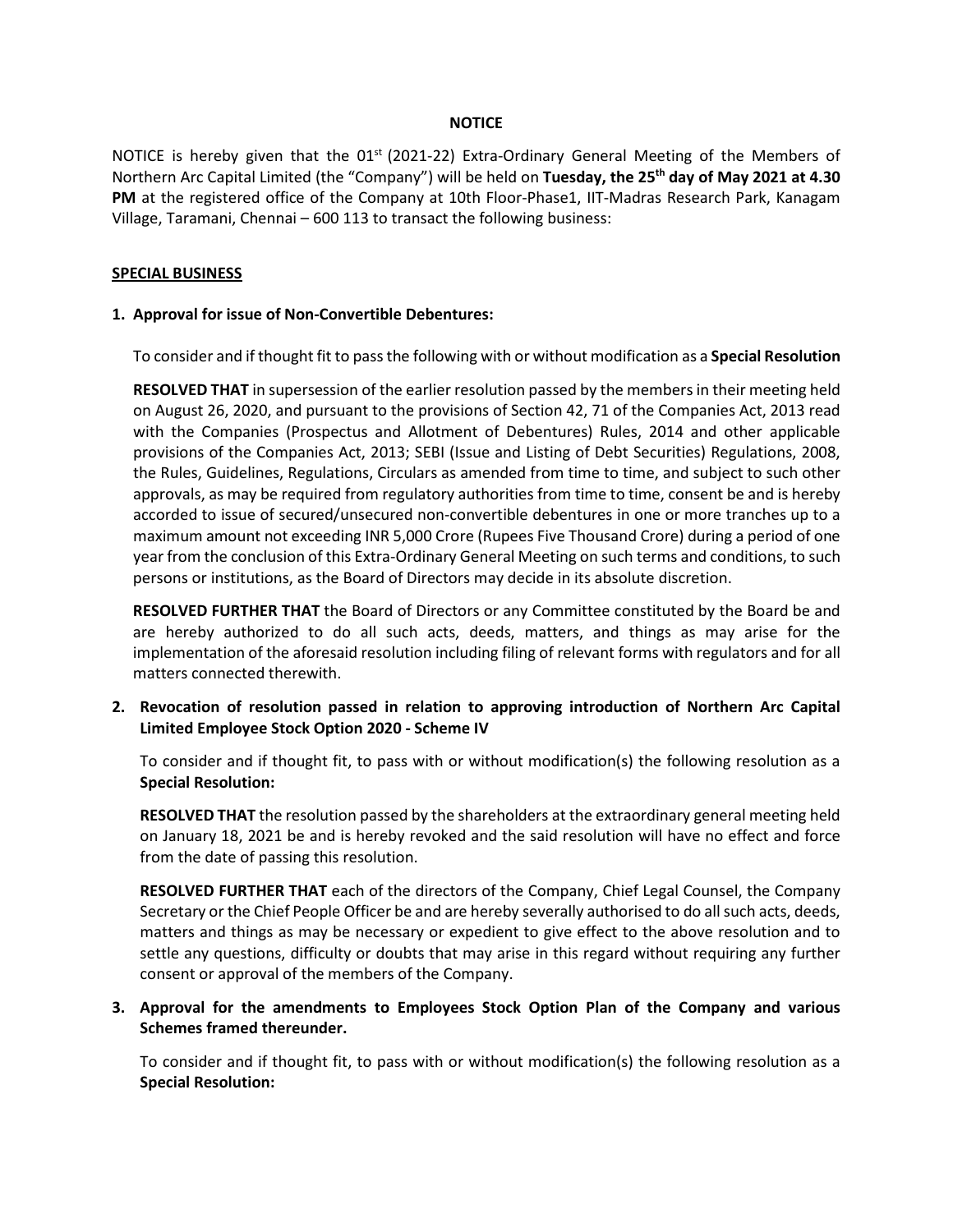**"RESOLVED THAT** pursuant to the provisions of section 62 and all other applicable provisions, if any, of the Companies Act, 2013 read along with Rule 12 of the Companies (Share Capital and Debentures) Rules, 2014 and such other applicable provisions under of Companies Act 2013 and other applicable laws/ regulations (including any statutory amendment, modification or re-enactment to the Act or the Regulations for the time being in force) and subject to all required approvals, permissions, sanctions and in accordance with the Memorandum and Articles of Association of the Company, such conditions and modifications as may be prescribed or imposed while granting the approvals referred to above, the approval of the Company be and is hereby accorded for the amendments and adoption of the following ESOP Plan and Scheme(s) of the Company:

- a) Northern Arc Employee Stock Option Plan, 2016
- b) Northern Arc Employee Stock Option Scheme I, 2016
- c) Northern Arc Employee Stock Option Scheme II, 2016
- d) Northern Arc Employee Stock Option Scheme III, 2018

**"RESOLVED FURTHER THAT** the new equity shares to be issued and allotted by the Company in the manner aforesaid shall rank pari passu in all respects with the existing Equity Shares of the Company; unless otherwise decided by the Board;

**FURTHER RESOLVED THAT** each of the directors of the Company or the Company Secretary be and are hereby severally authorized to do all such acts, deeds and things as may be required to give effect to the above resolution.

On behalf of the Board,

## **For Northern Arc Capital Limited (formerly IFMR Capital Finance Limited)**



**R. Srividhya Company Secretary**

Place: Chennai Date: May 06, 2021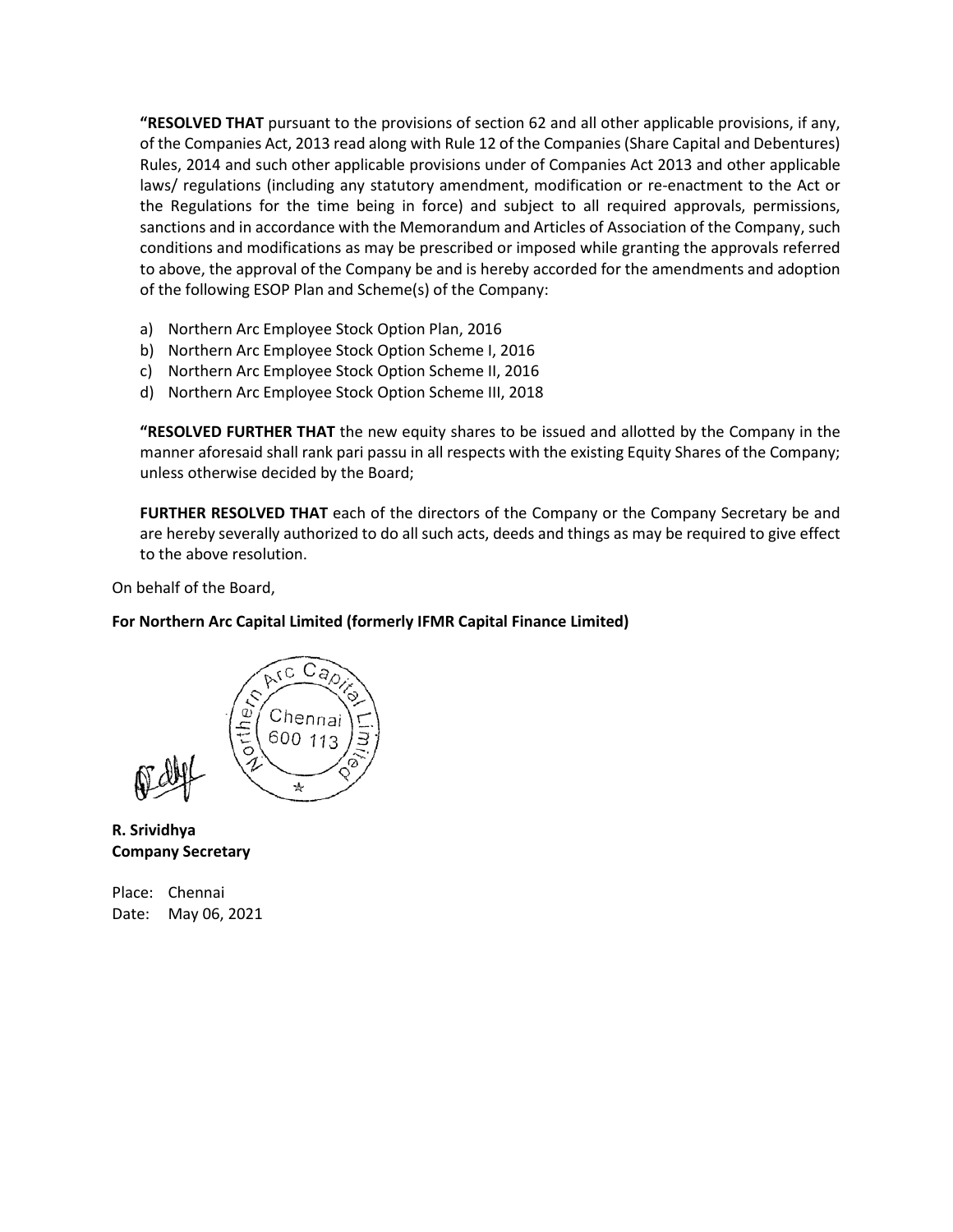#### **NOTES:**

*1. A MEMBER ENTITLED TO ATTEND AND VOTE AT THE MEETING IS ENTITLED TO APPOINT A PROXY TO ATTEND AND VOTE ON A POLL ONLY INSTEAD OF HIMSELF AND THE PROXY NEED NOT BE A MEMBER.*

*A proxy form, duly completed and stamped, must reach the Registered Office of the Company not less than 48 hours before the time for holding the aforesaid meeting.*

- *2.* Attendance slips and proxy form are annexed hereto
- *3. Corporate Members intending to send their authorized representative to attend the meeting are requested to send to the Company a certified copy of the Board resolution authorizing such representative to attend and vote on their behalf at the meeting.*
- *4. All the relevant documents referred in this Notice shall remain open for inspection by the Members of the Company at the Registered Office from 10:00 AM to 4:00 PM on all working days (except Saturday) upto the date of this Extra-Ordinary General Meeting.*
- *5. The relevant Explanatory Statement pursuant to Section 102 of the Companies Act 2013, relating to the Special Business to be transacted at the meeting is annexed hereto.*



## *Route map to the venue of Extra-Ordinary General Meeting*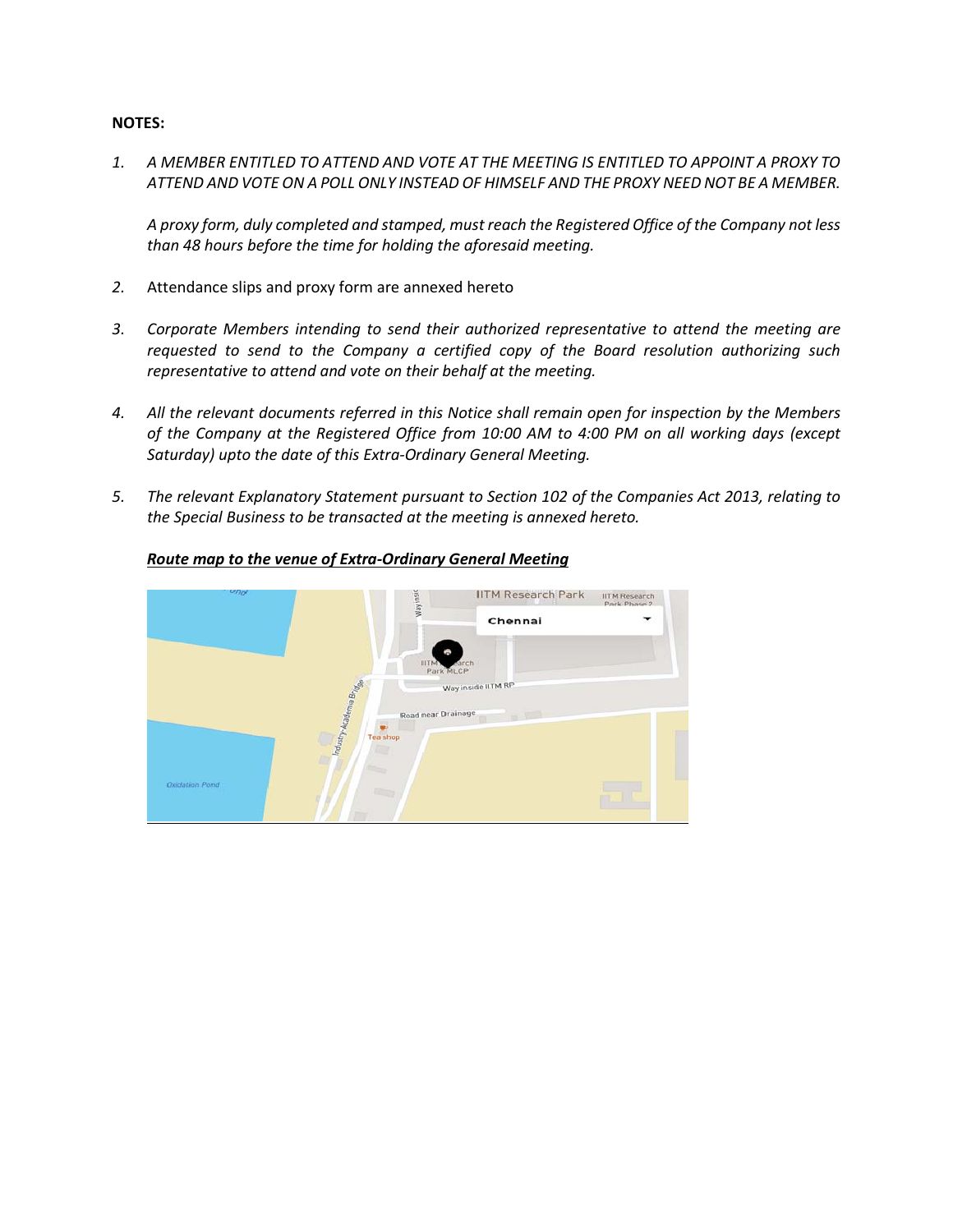# **ANNEXURE TO NOTICE EXPLANATORY STATEMENT PURSUANT TO SECTION 102 OF THE COMPANIES ACT 2013**

## **Item No. 1: Approval for Issue of Non-Convertible Debentures:**

The Company raises funds by issue of Non-Convertible Debenture (NCD) to meet its business requirements. In terms of Section 42 of the Companies Act, 2013 read with Rule 14 of the Companies (Prospectus and Allotment of Securities) Rules, 2014, every issue of debentures is required to be approved by the members of the Company by special resolution. Further, Rule 14(2) of Companies (Prospectus and Allotment of Securities) Rules, 2014 permits the Company to pass a special resolution once in a year for offer or invitation of non-convertible debentures to be made during the year on a private placement basis in one or more tranches.

Consent of the members is therefore sought in connection with the aforesaid issue of debentures/ bonds from time to time and they are requested to authorize the Board to issue non-convertible debentures in one or more tranches.

The Board recommends the special resolution set forth in Item No. 1 of the Notice for approval of the Members.

| (a) | Particulars of the offer including date of<br>passing of Board Resolution                                             | or Unsecured Redeemable<br><b>NCDs</b><br>Secured<br>whether cumulative and/or non-cumulative for<br>an amount not exceeding in aggregate INR 5,000<br>Crore in one or more tranches, on a private<br>placement basis at such interest rates and on<br>such terms and conditions as may be determined<br>by the Board of Directors of the Company. |
|-----|-----------------------------------------------------------------------------------------------------------------------|----------------------------------------------------------------------------------------------------------------------------------------------------------------------------------------------------------------------------------------------------------------------------------------------------------------------------------------------------|
|     |                                                                                                                       | Date of passing board resolution: April 23, 2021.                                                                                                                                                                                                                                                                                                  |
| (b) | Kinds of securities offered and the price<br>at which security is being offered                                       | Unsecured Redeemable<br>Secured<br><b>NCDs</b><br>or<br>whether cumulative and/or non-cumulative at<br>premium, discount or at par as may be<br>determined by the Board of Directors of the<br>Company                                                                                                                                             |
| (c) | Basis or justification for the price<br>(including premium, if any) at which the<br>offer or invitation is being made | Since the issuance would be in one or more<br>tranches, the price would be determined by<br>Board of Directors of the Company based on<br>prevailing market conditions at the time of issue<br>of NCDs.                                                                                                                                            |
| (d) | Name<br>address<br>of<br>valuer who<br>and<br>performed valuation                                                     | Not Applicable for NCDs.                                                                                                                                                                                                                                                                                                                           |
| (e) | Amount which the company intends to<br>raise by way of such securities                                                | <b>INR 5,000 Crore</b>                                                                                                                                                                                                                                                                                                                             |
| (f) | Material terms of raising such securities,                                                                            | Since the issuance would be in one or more<br>tranches, the material terms will be determined                                                                                                                                                                                                                                                      |

*Statement of Disclosure as required under Rule 14(1) of the Companies (Prospectus and Allotment of Securities) Rules, 2014:*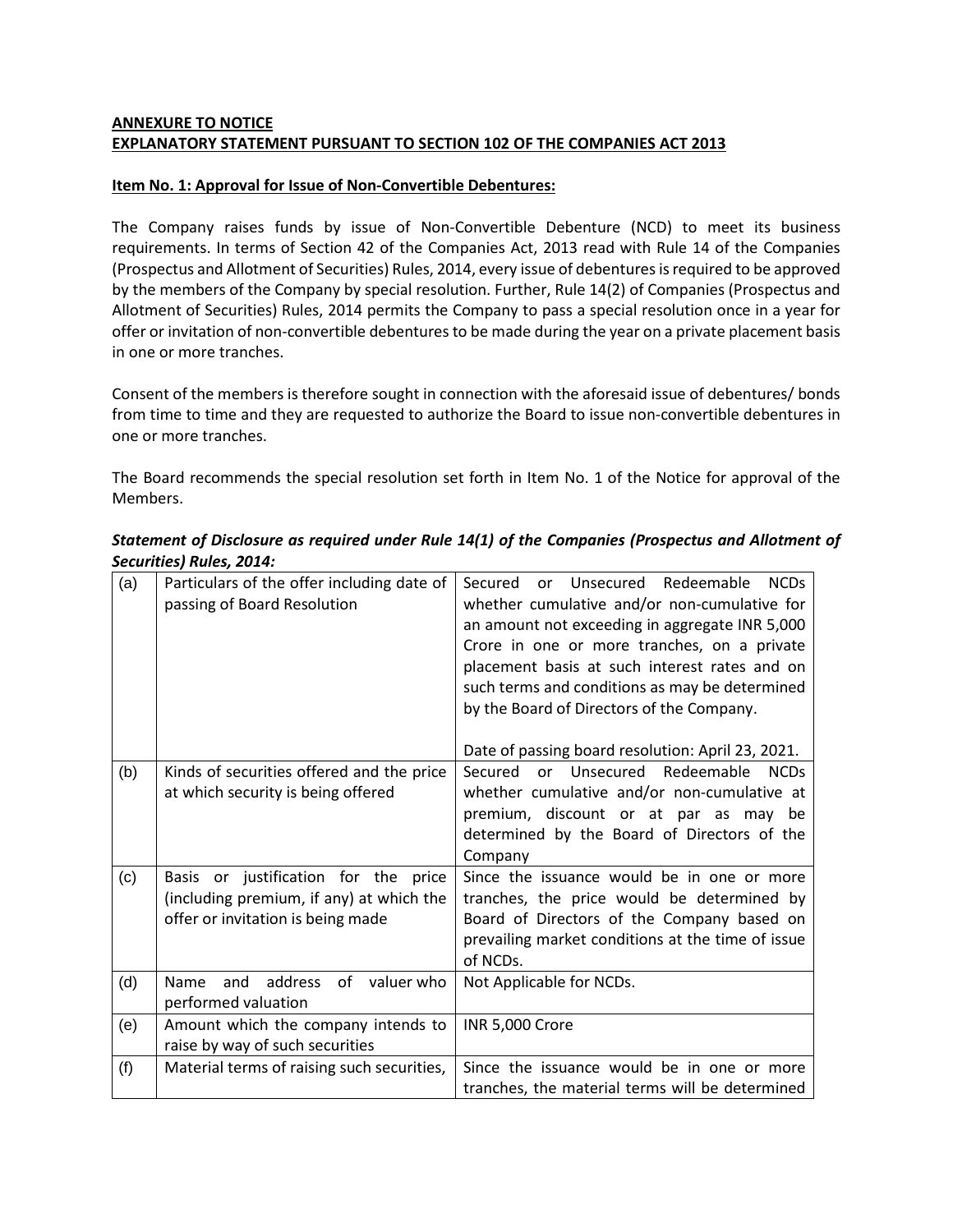|                                                                                                                                                | by Board of Directors of the Company based on<br>the provisions of Companies Act, 2013, the rules<br>made thereunder and other applicable laws.                                                                                                                                                          |
|------------------------------------------------------------------------------------------------------------------------------------------------|----------------------------------------------------------------------------------------------------------------------------------------------------------------------------------------------------------------------------------------------------------------------------------------------------------|
| Proposed time schedule                                                                                                                         | Up to the date of Annual general Meeting of the<br>Company for the financial year 2021-22.                                                                                                                                                                                                               |
| Purpose or Objects of the Offer                                                                                                                | The proceeds of the issues would be used for (a)<br>deployment in business and growth of asset book<br>by on lending (b) General Corporate purpose for<br>ordinary course of business and for such other<br>purposes related to the business of the Company<br>as the Board/Committee feels appropriate. |
| Contribution<br>being<br>made<br>by<br>the<br>promoters or directors either as part of<br>the offer or separately in furtherance of<br>objects | <b>NIL</b>                                                                                                                                                                                                                                                                                               |
| Principle terms of assets charged as<br>securities                                                                                             | The principal amount of the Secured NCDs issued<br>along with all interest due will be secured by way<br>of charge on assets of the Company in favour of<br>the Debenture Trustee, in such manner as may be<br>mutually decided by the Company and Debenture<br>Trustee.                                 |

None of the Directors, Key Managerial Personnel of the Company and their relatives are in any way concerned or interested in this resolution.

## **Item 2: Revocation of resolution passed in relation to approving introduction of Northern Arc Capital Limited Employee Stock Option 2020 - Scheme IV**

The shareholders at their meeting held on January 18, 2021 accorded their approval for granting options of the Company to employees of Pragati Finserv Private Limited ("Pragati"), the subsidiary of the Company by introducing the Employee Stock Option Scheme IV, 2020. However, it is now proposed to issue options to employees of Pragati at the subsidiary level. Hence, it is proposed to roll back the Employee Stock Option Scheme IV, 2020 as it is no longer required to grant options of the company to the employees of the subsidiary and a new ESOP Plan and Scheme at Pragati. The same had already been considered and approved by the Board of Directors at their meeting held on May 06, 2021.

The Board of Directors recommends the resolution set out in Item No. 2 of the notice for approval of the members.

None of the Directors, Key Managerial Personnel of the Company and their relatives are in any way concerned or interested in this resolution.

# **Item 3: Approval for the amendments to Employees Stock Option Plan of the Company and various Schemes framed thereunder:**

As the Company is evaluating the option of making Initial Public Offering (IPO) as per the requirements of the Shareholders Agreement entered into between the Company with the Investors (as defined in the Shareholders Agreement), it is proposed to amend the Employees Stock Option Plan and Schemes framed